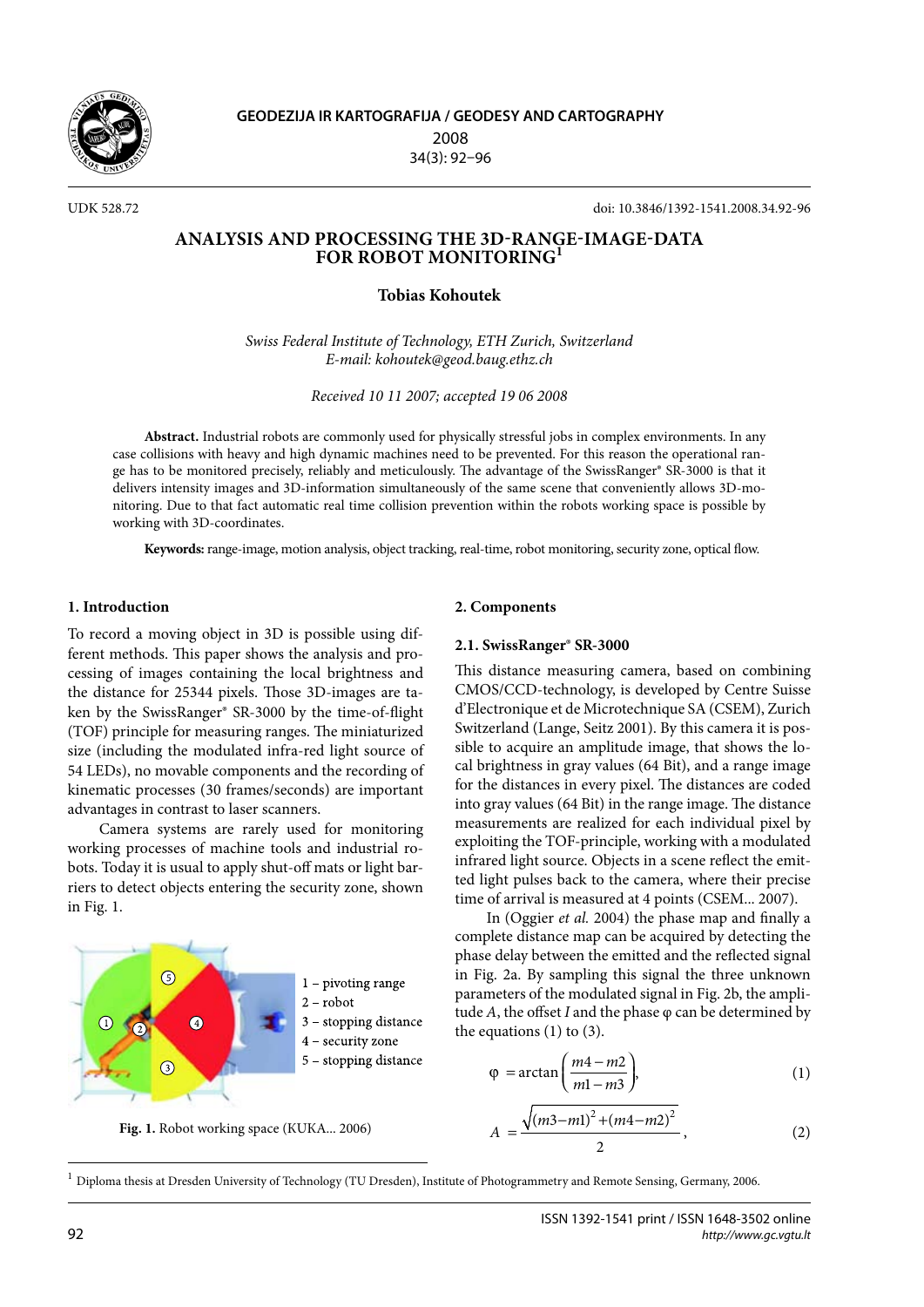

**Fig. 2.** Phase delay between the emitted and the reflected signal: a) phase delay (Zhang 2005); b) modulated signal (Weingarten 2004)

$$
B = \frac{m1 + m2 + m3 + m4}{4}
$$
 (3)

With (4) and (5) the distance and the accuracy of the depth measurements Δ*D* can be calculated. The maximum unambiguous distance range of 7,50 m is represented by  $D_{\text{max}}$ .

$$
D = D_{\text{max}} * \frac{\varphi}{2\pi},\tag{4}
$$

$$
\Delta D = \frac{D_{\text{max}}}{\sqrt{8}} \frac{\sqrt{B}}{2A}.
$$
\n(5)

## **2.2. LEGO® MINDSTORMS™ RIS 2.0**

This robot was used to imitate the movements of an industrial robot. The Robotic Invention System includes a RCX-Microcomputer, a USB-Infra-red-Transmitter and the RIS Software (Windows™) as well as conventional LEGO® bricks and different sensors and motor types.

For interactive controlling it is not possible to use the RIS Software. Here the V2.1-Interface by Daniel Berger (2007) programmed in Microsoft® Visual C++ was adopted. Due to that fact the RCX-Microcomputer works only as an interface between the motors/sensors of the robot model and a desktop computer.

#### **3. Analysis and processing of 3D-image-information**

## **3.1. Robot detection**

With the experimental setup, shown in Fig. 3, two different kinds of segmentation could be realized by using Microsoft® Visual C++ and the Open Source Computer Vision Library OpenCV.

The first method of segmentation is based on detection by a background image. Here the difference image of the background image and the first image with the robot displays as a result only the robot itself. Is it not possible to work with a background image for the second method, where segmentation is used.

Thresholding, morphological operations and edge detection are utilized algorithms for the segmentation. In every case the initial image presents the mean over 25 images to reduce the noise level. For *N* images the SNR in a mean image is  $1/\sqrt{N}$  (Jähne 2005).

The range image was used for the edge detection, due to the fact that scattering the pixel values is bigger compared to the amplitude image. In Fig. 4 different edge detection algorithms were used like Sobel-, LaPlace- and Canny-algorithm.

The best result, a binary image, was given by the Canny-algorithm. Because more edges can be detected than are actually on the robot itself, a threshold was set up to remove those outlines with a fewer number of pi-



**Fig. 3.** Experimental setup



c LaPlace d Canny **Fig. 4.** Edge detection algorithms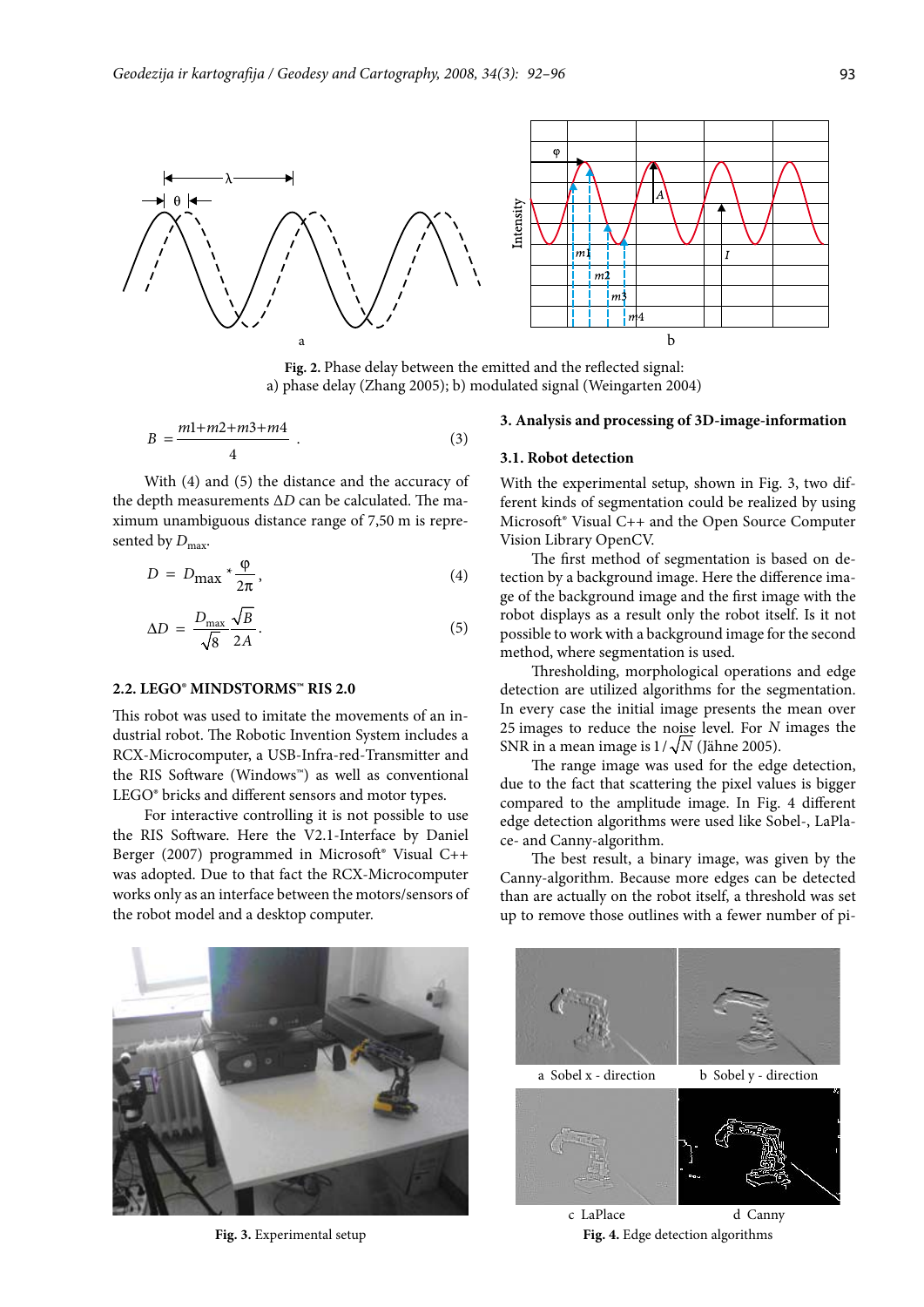xels as those at the robot contour. This step is followed by a dilation operation to fill the gaps in the contour. In the last step the robot structure is filled out white and features become marked is the binary image using a fixed raster over the white area shown in Fig. 5.

In the following steps only features at the robot's contour are required. A simple neighbourhood operation is used to minimize the features by proofing every feature and its four neighbours (up, down, left and right), whether they belong to the robot (white) or to the back-



**Fig. 5.** Robot edges and features



ambigous edge and corner pixels

**Fig. 6.** Template for edge features



Fig. 7. Security zones: a - static; b - dynamic



**Fig. 8.** Monitored areas

ground (black). A feature is an edge feature, when three neighbours belong to the robot and the fourth to the background. It also counts as an edge feature when only two neighbours belong to the robot, but both should not be on opposite sides. In this case, the feature is a corner feature (Fig. 6). The result is a new image that contains only features at the robot contour.

#### **3.2. Virtual Security Zones**

For monitoring and collision prevention a virtual security zone around the robot is created. There are two different shapes, shown in Fig. 7, where the first one is similar to a cube around the robot and called "static security zone". The second shape fits much better to the robot's shape and is called "dynamic security zone", because it will do the same movements like the robot.

In order to create the static zone, three special points at the robot's contour have to be known. These points are the furthest features to the left, right and top of the robot's edge. Knowing the x- and y-values in the image, it is possible to append the virtual cube to these features around the robot. The wall thickness of the cube is correlated to the robot's velocity and describes the security area. The stopping distance increases with higher speeds; consequently, the faster the robot moves, the thicker the wall is to be.

It is obvious that much more than necessary image space is controlled or not usable for other image operations by using such a "static" box. Due to that fact the dynamic zone was created. It fits much better to the robot's contour, because the shape is created by all edge detected features. Now it is important to find out, whether a feature is on the left or the right side of the robot, or at the top or the ground. For that a more sophisticated neighbourhood operation was used.

For all features (shown in green) it is known, on which side at the robot's contour they are. Using that information, they are shifted in radial direction for 5 pixels on a line from the focal point (yellow) to the image edge. These virtual inner boarder points (blue) were shifted a second time in the same direction for eight more pixels in order to create the outer barrier (red).

After definition and preparation of the security zones in the 2-dimensional image space, a concept for the 3-dimensional robot working space was generated. As seen in the top view of Fig. 8, the monitored working space was split into 3 areas (front, robot depth, rear).

The idea is to detect other objects entering the chosen security zone in 3 different distances. If there is an object entering the security zone between the camera and the robot (front), the robot has to stop immediately. In that case the robot would be in the so-called phantom space (more information in (Franz 2001)) of the other object and it is not possible anymore to guarantee a risk free working of the robot. The following controlled zone is called "robot depth" and is as depth as the robot itself. Directly behind the robot there is again a phantom space which is not controllable. It seems that objects entering the security zone from behind cannot be detected. But if they come nearer to the robot, they "grow" in the image space and the grey values in amplitude image and range image will change.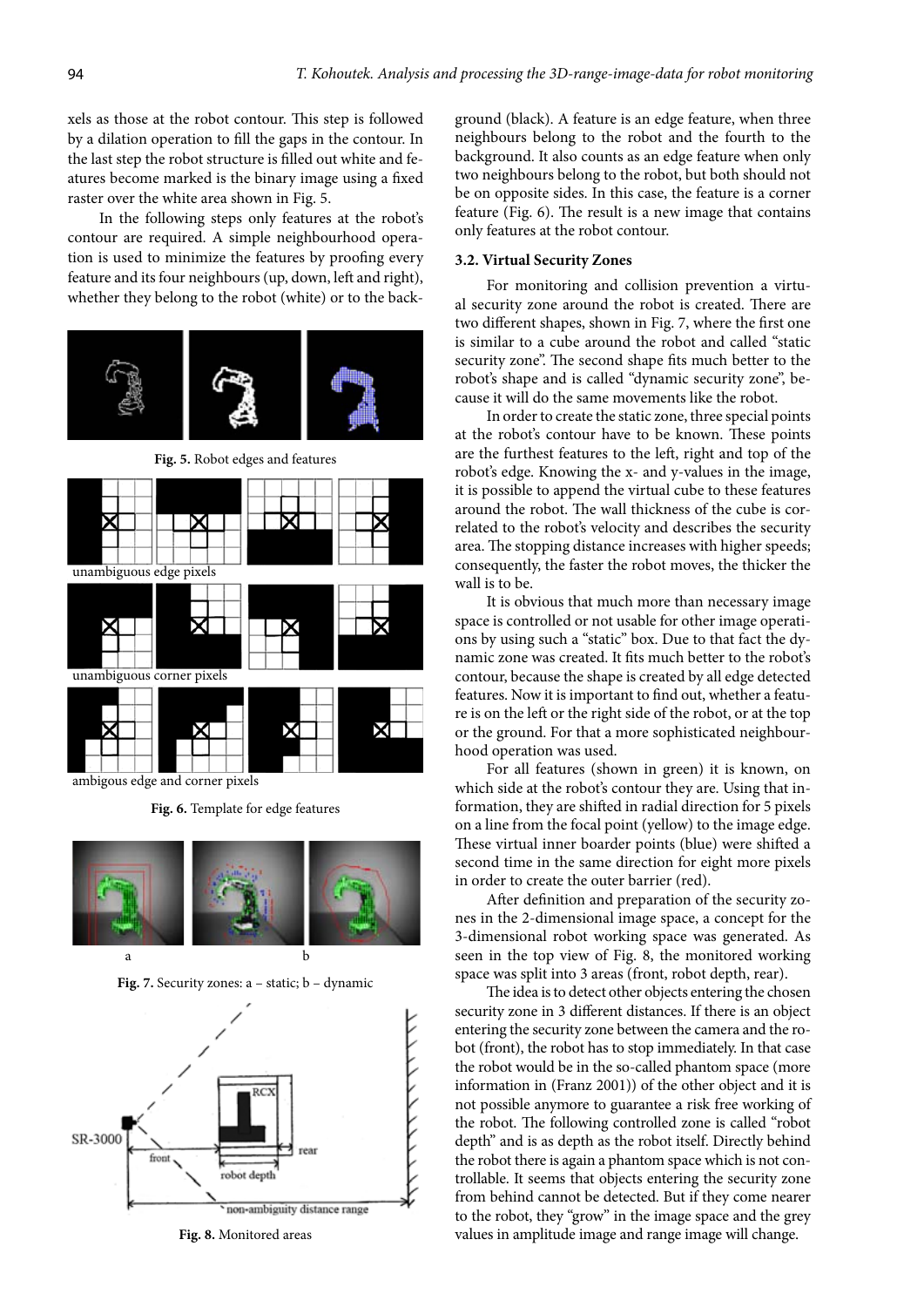The conditions to have to be fulfilled to stop the robot's work are simple. An object is entering the security zone, if there are changes in the grey values of the amplitude image as well as changes in the range image.

There are 3 different distance thresholds for controlling the range image in the distances "front", "robot depth" and "rear".

#### **4. Robot monitoring/ tracking and motion analysis**

Motion in image sequences is always associated with changes between 2 images. By subtracting these 2 images, all differences become visible. It is important to know that grey value changes are not always related to object motions. Also changes of the light source or camera position generates such differences in the grey values, as can be seen in Fig. 9. The results are the motion field and the optical flow, where the motion field describes the real motion of an object in the 3D-scene projected onto the image plane (Jähne 2005). The optical flow is defined by the flow of gray values in the image. The existence of a constant light source and a pixel neighbourhood, that moves similar to the centre pixel (Fig. 10), during the exposures are pre-conditions for using the optical flow.

This displacement vector field is the projected 3D physical motion filed to the image plane and provides information about the arrangement and the changes of objects. The gray values "flow" over the image plane is equivalent to the flow of volume elements in liquids or gases. Motion is closely related to spatial and temporal grey value changes. That is why only the component of the displacement vector which is normal to an edge can be determined, while the component parallel remains unknown. That problem is called aperture problem and applies only to local operators. In Fig. 11a an unambiguous determination is only possible for an object corner that lies within the operator mask. The aperture problem is a special case of the correspondence problem, because distinguishing different points of an edge is not possible. A solution for that problem is shown in Fig. 11b by an image pyramid that reduces the resolution of an image gradually. While the original image I is the  $0<sup>th</sup>$  pyramid level, the resolution and size of the following  $I<sup>L</sup>$  decreases by a factor of two. Large pictures get scaled down by using pyramids into a magnitude of local neighbourhood operations. Smaller image size neighbourhood operations made in the upper level of a pyramid can be performed more efficiently than for finer scales. The basis for the hierarchical image classification is built by important image features. A high robustness and a good local accuracy are expressed by image pyramids.

During the working process of the robot the motion of all object features will be calculated by the optical flow with sub-millimeter accuracy. Their displacements will be added to their corresponding points of the dynamic security zone, and so this zone follows the same movements as the robot.

During the real time robot monitoring (30 frames/ second) the security zone will be controlled in amplitude image and range image. The robot will stop when there is a detected grey value changing in both images at the same feature and his direct neighbourhood. If an object is detec-



Fig. 9. Motion field vs. optical flow (Franz 2001): a – motion of the sphere without grey value changing; b – motion of the light source with grey value changing



**Fig. 10.** Displacement vector field at optical flow



**Fig. 11.** Aperture problem (a), image pyramide (b)



**Fig. 12.** Detected object